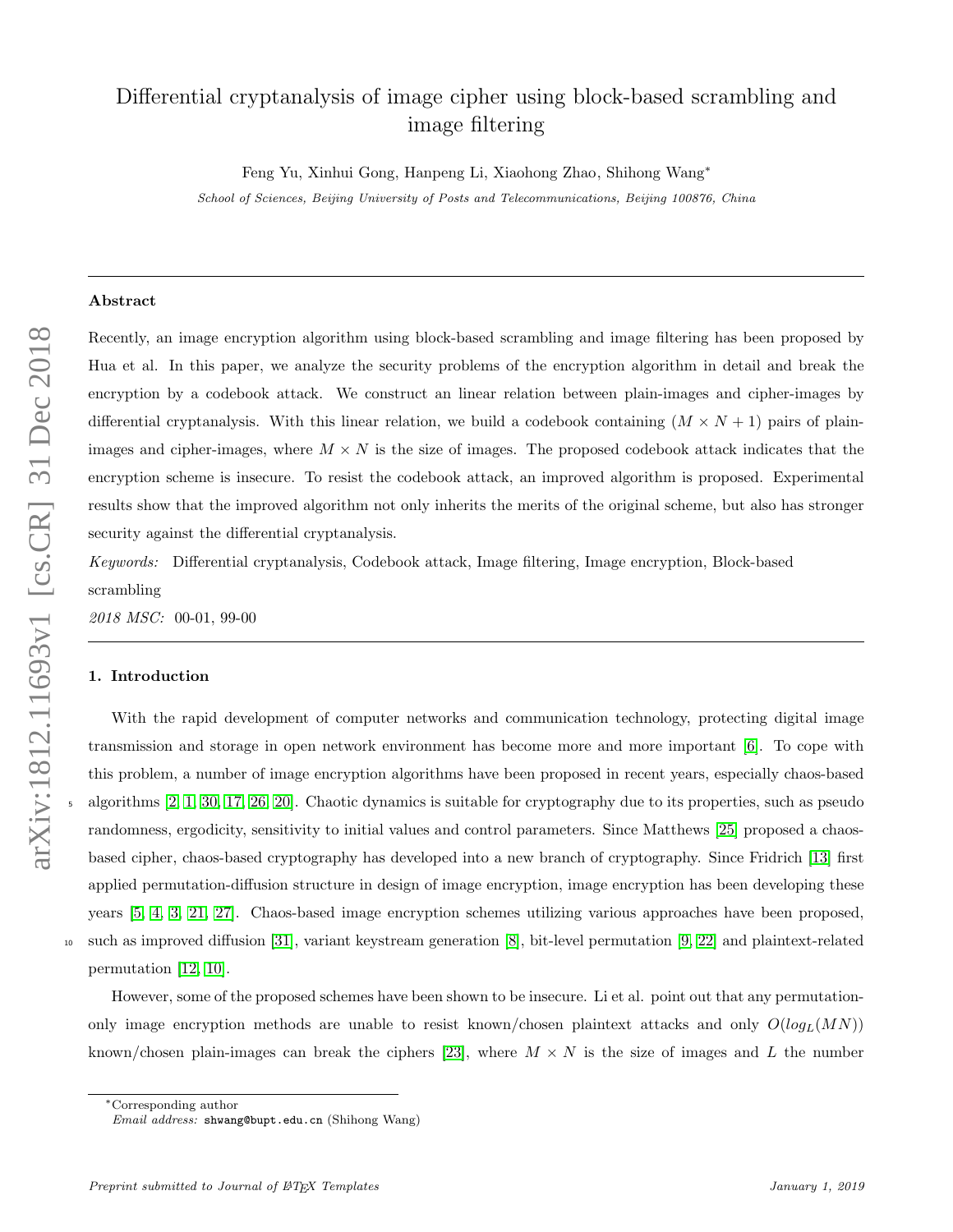<sup>15</sup> of different pixel values. Li et al. break a diffusion-only image cipher with only one or two known plain-images [\[24\]](#page-10-10). Solak et al. analyze Fridrich's encryption algorithm by a chosen-ciphertext attack [\[29\]](#page-11-2), but the analysis method is useless while the algorithm has enough rounds of encryption. In Ref. [\[11\]](#page-9-9), Chen et al. analyze a medical image encryption algorithm [\[14\]](#page-10-11) by using differential cryptanalysis. 17 chosen plain-images can reveal equivalent permutation key for 1-round and 2-round encryption. They propose a novel analysis method called double differential cryptanalysis comparison breaking multi-round encryption with  $16N^2 + 1$  chosen plain-images, where  $N^2$  is the size of the images. Basing on differential cryptanalysis, in Ref. [\[7\]](#page-9-10) Chen et al. propose a codebook attack under chosen-ciphertext conditions and totally break multi-round cryptosystem [\[33\]](#page-11-3).

Recently, Hua et al. propose an image cipher using block-based scrambling and image filtering (IC-BSIF) [\[18\]](#page-10-12), which is also permutation-diffusion type. It is well known that filtering is a common method in image processing and <sup>25</sup> selecting appropriate filtering can deblur images. In Ref. [\[18\]](#page-10-12), IC-BSIF has been evaluated by all kinds of analysis methods. However, we find it insecure. We can construct a linear relation between plain-images and cipher-images by differential cryptanalysis and break the cryptosystem by a codebook attack.

The rest of the paper is organized as follows. Section 2 briefly describes the original image encryption algorithm. In Sect.3, we give some derivation of preparatory formulas. In Sect.4, we analyze IC-BSIF by using differential <sup>30</sup> cryptanalysis and construct a linear relation between plain-images and cipher-images. In Sect.5, based on the linear relation, we propose a codebook attack and simulation results verify our theoretical analysis. In Sect.6, we give an improved approach to enhance the security and the last section summarizes the paper.

# 2. Description of IC-BSIF

The architecture of the original image encryption algorithm IC-BSIF is shown in Fig.1. In Fig.1, P and C are <sup>35</sup> plain-image and its cipher-image, respectively. The encryption process has four modules: block-based scrambling, image rotation, image normalization and image filtering;  $S^{(i)}$ ,  $R^{(i)}$ ,  $N^{(i)}$  and  $C^{(i)}$  are the output images of four implementation modules, respectively, where i is the ith round,  $i=1,2,3,4$ . Sub-key  $k^{(i)}$  generates a scrambling box  $O^{(i)}$  for block-based scrambling, a random matrix  $Q^{(i)}$  for image normalization and a 3 × 3 matrix  $M^{(i)}$  for image filtering. In this paper, a uppercase letter stands for an image or a matrix and a lowercase letter a pixel of the <sup>40</sup> image or an element of the matrix, for example, an plain-image P and a pixel value  $p(x, y)$  at the position  $(x, y)$ .

To better understand cryptanalysis in Section 3, we will introduce block-based scrambling, image rotation, image normalization and image filtering in detail, and how to generate  $O^{(i)}$ ,  $Q^{(i)}$  and  $M^{(i)}$  refers to the original algorithm [\[18\]](#page-10-12).

Block-based scrambling. This is a block-based permutation process and is designed to weakness the strong 45 correlation between the neighboring pixels of plain-images. For an image of size  $M \times N$ , the block size L can be calculated by

$$
L = min\{\lfloor \sqrt{M} \rfloor, \lfloor \sqrt{N} \rfloor\}
$$
 (1)

The block-based scrambling is performed within range  $L^2 \times L^2$ . The image of size  $L^2 \times L^2$  is divided into  $L^2$ blocks and each block is of the size  $L \times L$ . All pixels in a block can be permutated by using a scrambling Latin box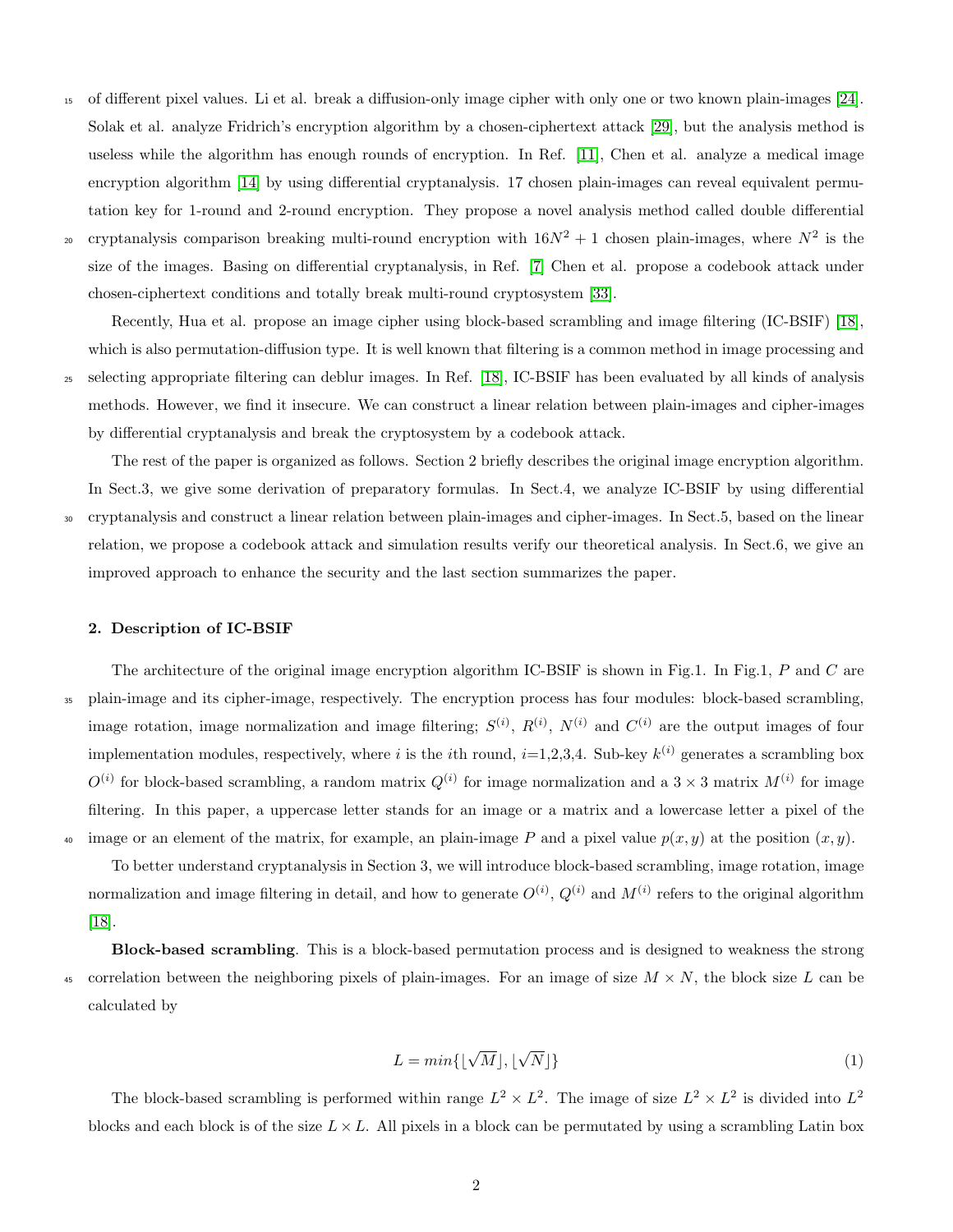

Figure 1: The encryption process of IC-BSIF

 $O^{(i)}$  of size  $L \times L$ . In cryptanalysis, only permutation operation cannot resist differential cryptanalysis.

50 Image rotation. For a plain-image of size  $M \times N$ , because the block-based scrambling only shuffles its pixel positions within range  $L^2 \times L^2$  randomly, the rest pixels still locate at the unchanged positions. To shuffle all the pixel position totally, the original algorithm takes image rotation by 90° clockwise after the block-based scrambling. Through four rounds encryption, the image is rotated by 360°. In cryptanalysis, only rotation operation cannot resist differential cryptanalysis.

**Image normalization**. The normalization operation to the rotated image  $R^{(i)}$  using a random matrix  $Q^{(i)}$  is defined as

$$
n^{(i)}(x,y) = [r^{(i)}(x,y) + q^{(i)}(x,y)] \mod F
$$
\n(2)

55 where F denotes the grayscale level of the image.  $F = 256$  if the pixels of images are represented by 8 bits. In this paper, we take  $F = 256$ .

Image filtering. The image filtering can change the pixel values randomly and spread little change of the plain-image to the entire pixels of the output image to achieve the diffusion effect. A mask matrix  $W^{(i)}$  of size  $3 \times 3$ is used to filter the normalized image. As shown in Fig.2, the 2-dimensional (2D) filtering operation of  $n^{(i)}(x, y)$  is defined as

$$
c^{(i)}(x,y) = \left[\sum_{j_1,j_2 \in \{1,2,3\} \cap (j_1,j_2) \neq (3,3)} w^{(i)}(j_1,j_2)c^{(i)}(x+j_1-3,y+j_2-3) + w^{(i)}(3,3)n^{(i)}(x,y)\right] \mod F \tag{3}
$$

where  $w^{(i)}(3,3) = 1$  and other elements of  $W^{(i)}$  are produced by the sub-key  $k^{(i)}$ . The inverse operation of image filtering is written as

$$
n^{(i)}(x,y) = [c^{(i)}(x,y) - \sum_{j_1,j_2 \in \{1,2,3\} \cap (j_1,j_2) \neq (3,3)} w^{(i)}(j_1,j_2) c^{(i)}(x+j_1-3,y+j_2-3))] \mod F.
$$
 (4)

Here two points must be emphasized. (i) The upper and left adjacent pixels are introduced to diffuse and confuse the current pixel  $n^{(i)}(x, y)$  in Fig.2. Therefore, the filtering operation begins from the upper and left pixels of an image while its inverse operation does from the lower and right pixels. (ii) For the border pixels of an image in the leftmost column and the uppermost row, filtering operations need two expanded columns and two expanded rows, respectively. Taking the rightmost and lowermost border pixels as the expanded border pixels in the leftmost column and uppermost row, this strategy of expanding border pixels not only masks all pixels, but also ensures the inverse filtering operations.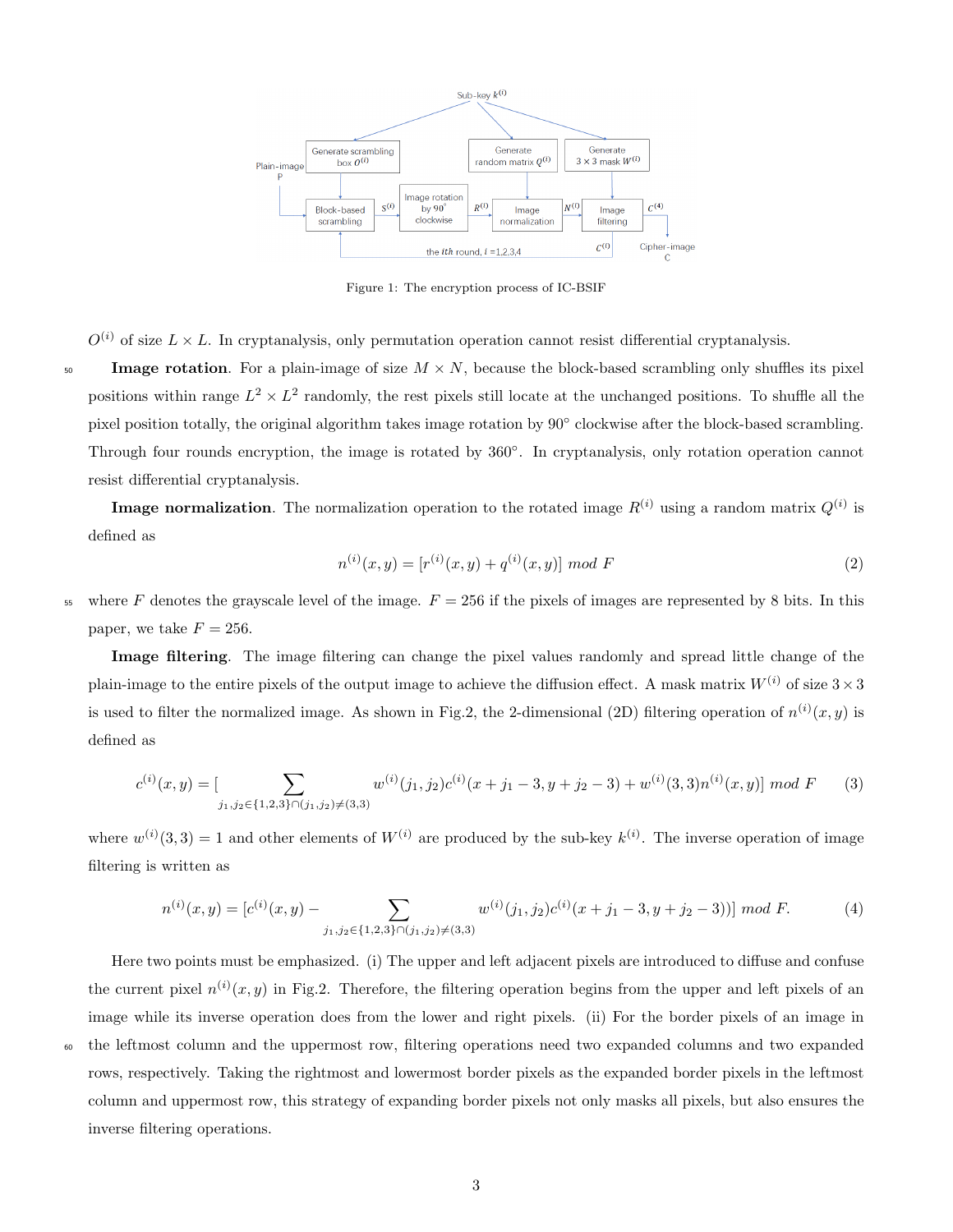

Figure 2: An example of filtering operation and its inverse operation. Omit all superscript symbols of Eqs. (3) and (4).

# 3. The preparatory work

65 Proposition 1. Define  $E(a_i) = (a_i + q) \mod F$ ,  $i = 0, 1, 2$ . A differential equality is constructed by the following expression  $E((a_1 + a_2 - a_0) \mod F) = (E(a_1) + E(a_2) - E(a_0)) \mod F$ .

Proof.

$$
E((a_1 + a_2 - a_0) \mod F) = (a_1 + a_2 - a_0 + q) \mod F
$$
  
=  $((a_1 + q) + (a_2 + q) - (a_0 + q)) \mod F$   
=  $(E(a_1) + E(a_2) - E(a_0)) \mod F$ 

Proposition 2. According to Propositon 1, a generally differential equality is constructed by the following expression  $E((\sum_{i=1}^n a_i - (n-1)a_0) \mod F) = (\sum_{i=1}^n E(a_i) - (n-1)E(a_0)) \mod F$ .

<sup>70</sup> Proof.

$$
E((\sum_{i=1}^{n} a_i - (n-1)a_0) \mod F) = (\sum_{i=1}^{n} a_i - (n-1)a_0 + q) \mod F
$$
  

$$
= (\sum_{i=1}^{n} (a_i + q) - (n-1)(a_0 + q)) \mod F
$$
  

$$
= (\sum_{i=1}^{n} E(a_i) - (n-1)E(a_0)) \mod F
$$

# 4. Differential cryptanalysis

In this section, first we construct theoretically an linear relation between plain-images and cipher-images for the original algorithm by using differential cryptanalysis, then we give simulation results of gray images.

# 4.1. Differential cryptanalysis of one-round encryption algorithm

First considering one-round encryption, we take three plain-images  $P_i$ ,  $i = 0, 1, 2$ . The four specific operations, block-based scrambling, image rotation, image normalization and image filtering, have been defined as

$$
S_i^{(1)} = E_s(P_i^{(1)}), \ R_i^{(1)} = E_r(S_i^{(1)}), \ N_i^{(1)} = E_n(R_i^{(1)}), \ C_i^{(1)} = E_f(N_i^{(1)}), i = 0, 1, 2. \tag{5}
$$

**Block-based scrambling.** Assume that the pixel at  $(x, y)$  is mapped to  $(x_1, y_1)$  through block-based scrambling, we write this transformation by the following expression

$$
E_s(p_i(x, y)) = s_i^{(1)}(x_1, y_1), i = 0, 1, 2.
$$
\n<sup>(6)</sup>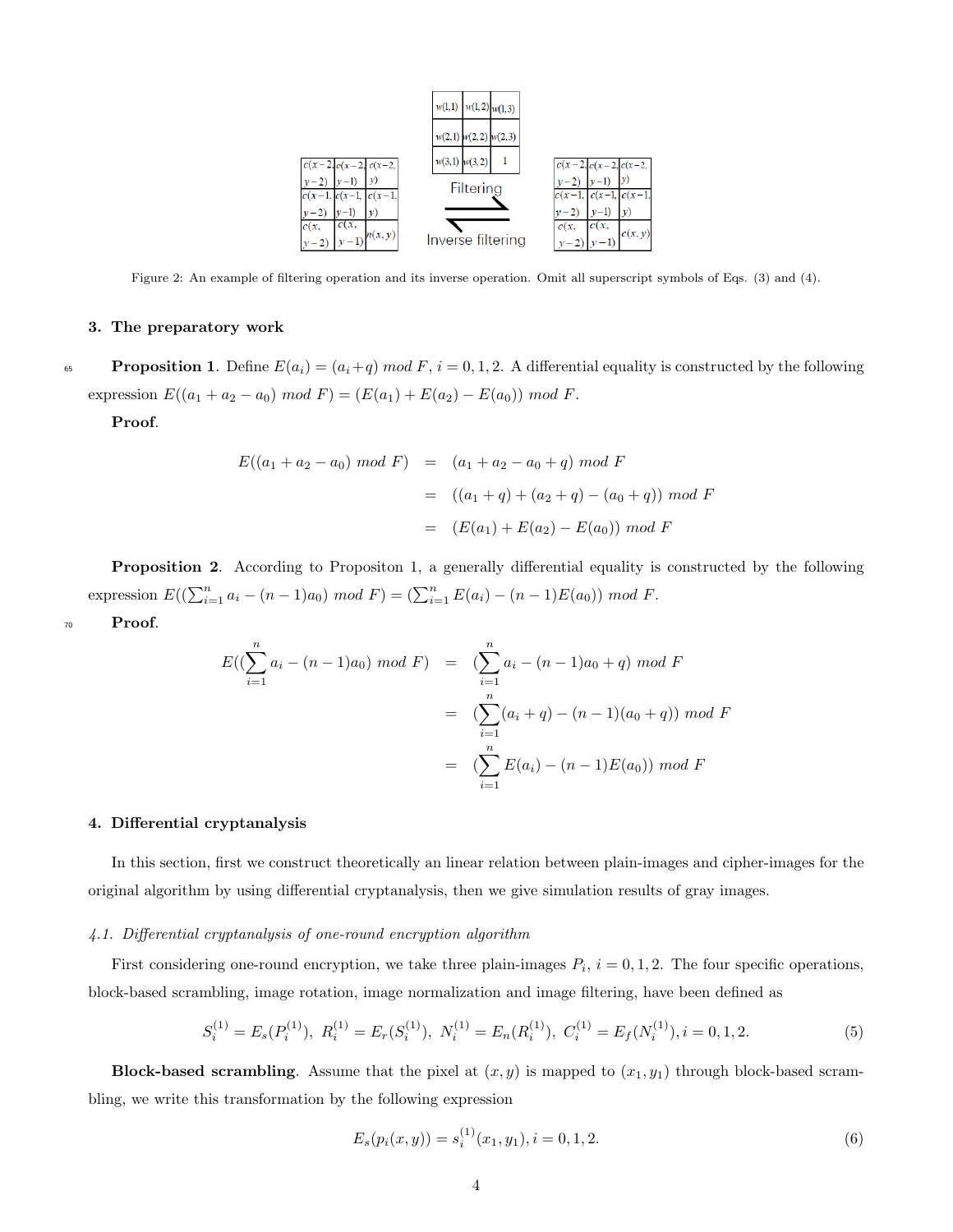We construct an input differential and calculate their output differential expressed by the following forms

$$
\int \Delta p(x, y) = [p_1(x, y) \pm p_2(x, y)] \mod F \tag{7a}
$$

$$
\left(\Delta s^{(1)}(x_1, y_1) = [s_1^{(1)}(x_1, y_1) \pm s_2^{(1)}(x_1, y_1)] \mod F\right)
$$
\n(7b)

Taking the differential  $\Delta p(x, y)$  as the input, due to the characteristic of permutation operation, we get the following equality:

$$
E_s(\Delta p(x, y)) = \Delta s^{(1)}(x_1, y_1) \tag{8}
$$

Therefore, through block-based scrambling we construct the differential equality of two images expressed by

$$
E_s((P_1 \pm P_2) \mod F) = (S_1^{(1)} \pm S_2^{(1)}) \mod F
$$
\n<sup>(9)</sup>

Image rotation. Same as block-based scrambling, given any images, the rotation operation cannot change the relative position of a fixed pixel of these images, thus we have the following equality:

$$
E_r((S_1^{(1)} \pm S_2^{(1)}) \mod F) = (R_1^{(1)} \pm R_2^{(1)}) \mod F \tag{10}
$$

Combining Eqs.(9) and (10), we obtain the following differential equality:

$$
E_r(E_s((P_1 \pm P_2) \mod F)) = (R_1^{(1)} \pm R_2^{(1)}) \mod F
$$
\n<sup>(11)</sup>

Image normalization using the matrix Q. Image normalization of the original algorithm is the modular addition operation of  $Eq.(2)$ . Due to Proposition 1, we have the following form

$$
E_n((R_1^{(1)} + R_2^{(1)} - R_0^{(1)}) \mod F) = (N_1^{(1)} + N_2^{(1)} - N_0^{(1)}) \mod F
$$
\n
$$
(12)
$$

 $\tau$ <sub>5</sub> Especially, in Eq.(12) we choose three images as the input of modular addition operation for eliminating the unknown matrix  $Q^{(1)}$  of Eq. (2).

Image filtering. By using differential cryptanalysis, the filtering operation of Eq.(3) is transformed to

$$
\Delta c^{(i)}(x,y) = \left[\sum_{j_1,j_2 \in \{1,2,3\} \cap (j_1,j_2) \neq (3,3)} w^{(i)}(j_1,j_2) \Delta c^{(i)}(x+j_1-3,y+j_2-3) + \Delta n^{(i)}(x,y)\right] \mod F \tag{13}
$$

where  $\Delta n^{(i)}(x,y) = n_1^{(i)}(x,y) - n_2^{(i)}(x,y) \mod F$  and  $\Delta c^{(i)}(x+j_1-3,y+j_2-3) = c_1^{(i)}(x+j_1-3,y+j_2-3)$  $c_2^{(i)}(x+j_1-3, y+j_2-3) \mod F$ . Based on the equation above, we can obtain  $E_f(\Delta n^{(i)}(1,1)) = E_f(n_1^{(i)}(1,1)) E_f(n_2^{(i)}(1,1)) \mod F$ , further acquire  $E_f(\Delta n^{(i)}(x,y)) = E_f(n_1^{(i)}(x,y)) - E_f(n_2^{(i)}(x,y)) \mod F$ ,  $x = 1, 2, ..., M$ ,  $y = 1, 2, ..., N$ . Therefor for the filtering operation, we have the following linear relationship:

$$
E_f((N_1^{(1)} - N_2^{(1)}) \mod F) = (E_f(N_1^{(1)}) - E_f(N_2^{(1)})) \mod F
$$
\n
$$
(14)
$$

Considering one-round encryption, through block-based scrambling, image rotation, image normalization, and image filtering, we have the following differential relationship for the three image  $P_0, P_1, P_2$ 

$$
E_f(E_n(E_r(E_s((P_1 + P_2 - P_0) mod F)))) = (C_1^{(1)} + C_2^{(1)} - C_0^{(1)}) mod F
$$
\n(15)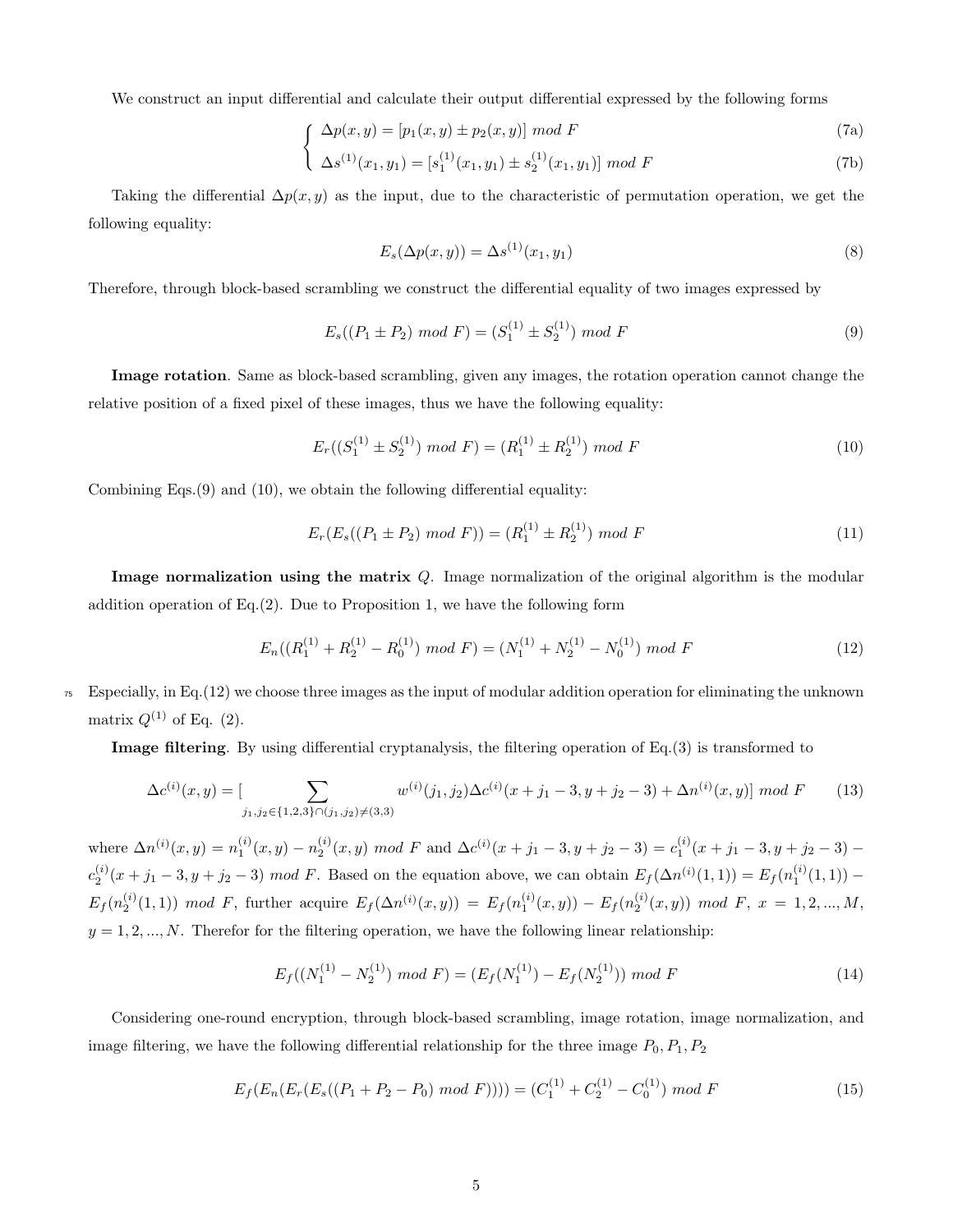# 4.2. Differential cryptanalysis of IC-BSIF and simulation experiments

Although IC-BSIF undergoes four rounds of encryption, and the sub-key of each round is different, our differential analysis of Eq.(15) is still effective. Considering four-round encryption, Eq.(15) is expanded to the following form

$$
E((P_1 + P_2 - P_0) \mod F) = (E(P_1) + E(P_2) - E(P_0)) \mod F = (C_1 + C_2 - C_0) \mod F \tag{16}
$$

where E denotes all the encryption operations of IC-BSIF.

Given any three plain-images, we can build Eq. (16) about the plain-images and the corresponding cipher-images.  $\mathbb{E}_{\mathbf{G}}(16)$  presents a good linear relation. Next, we will verify Eq.(16) by using simulation experiments.

Choose three plain-images of size  $512 \times 512$ , Lena, Baboon and a blank image. Encrypt  $P_{lena}$ ,  $P_{baboon}$  and  $P_{zero}$  by using the original algorithm, and obtain the corresponding cipher-images  $C_{lean}$ ,  $C_{baboon}$  and  $C_{zero}$ , shown in Fig. 3. To test Eq.(16), we calculate a differential image  $\Delta P = (P_{lean} + P_{baboon} - P_{zero}) \mod F$  and then encrypt it. The plain-image  $\Delta P$  and its cipher-image  $\Delta C$  are shown in Fig. 3. We compute the differential of the <sup>85</sup> three cipher-images  $\Delta C' = (C_{lena} + C_{baboon} - C_{zero}) \mod F$  and compare  $\Delta C'$  and  $\Delta C$ . We find that  $\Delta C' = \Delta C$ . The simulation results confirm our theoretical analysis: Given any three plain-images, we can build a differential relation between the three plain-images and their cipher-images.



Figure 3: Simulation results for testing Eq.(16)

### 5. Codebook attack

#### 5.1. Theoretical analysis

90 Select a blank cipher-image all pixel values of which are zero and  $M \times N$  cipher-images with only a nonzero pixel  $c_{(i-1)M+j}(i,j) = 1, i = 1, 2, ..., M, j = 1, 2, ..., N$ . Through decryption machine, we get the corresponding pairs of cipher-image/plain-image, i.e.,  $C_0$  and  $P_0$ ,  $C_n$  and  $P_n$ ,  $n = 1, 2, ..., M \times N$ . These pairs of cipher-image/plain-image are used for building a codebook and recovering any plain-images.

For given any cipher-image  $C$ , we first transform  $C$  into the following form

$$
C = \sum_{n=1}^{M \times N} k_n \cdot C_n \tag{17}
$$

where  $k_n \in [0, 255]$ .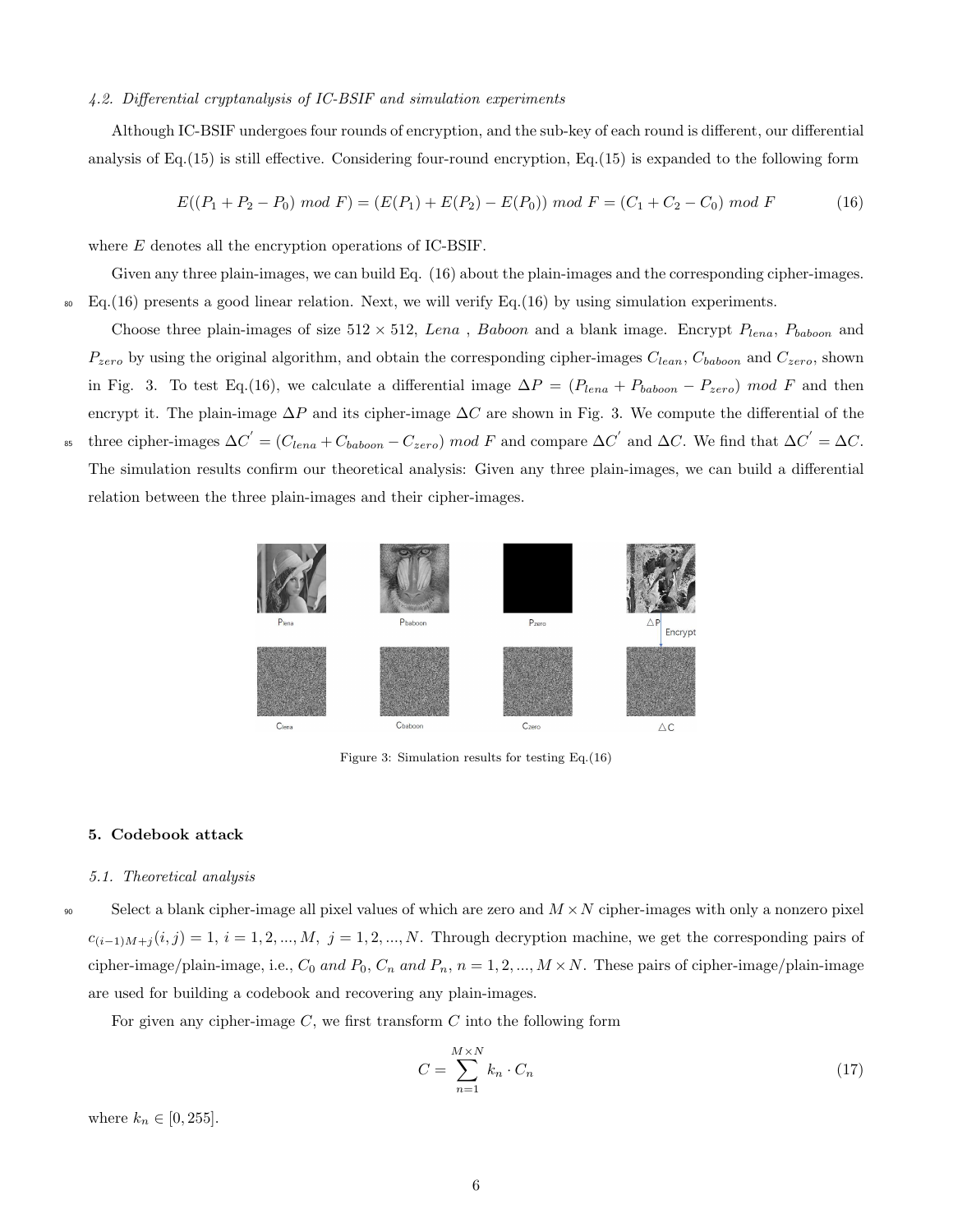We further transform the above expression into the following form

$$
C = \sum_{n=1}^{M \times N} k_n \cdot C_n - (\sum_{n=1}^{M \times N} k_n - 1) \cdot C_0
$$
 (18)

and based on the differential cryptanalysis of Eq.(16) and Proposition 2, we naturally recover the plain-image expressed by the form

$$
P = \sum_{n=1}^{M \times N} k_n \cdot P_n - \left(\sum_{n=1}^{M \times N} k_n - 1\right) \cdot P_0 \mod F
$$
 (19)

### <sup>95</sup> 5.2. Simulation results

Without loss of generality, we choose a image size of  $64 \times 64$  as an example to represent the codebook attack. Algorithms 1 and 2 are two pseudocodes illustrating how to build the codebook and recover the plain-image. In Fig.4, we observe the plain-image Lena, the corresponding cipher-image and the recovered image by using the codebook attack.

# Algorithm 1 Construct the codebook

**Input:** image size  $M \times N$ , a blank image with all-zero pixels and  $M \times N$  images with only a nonzero pixel value  $"1"$ .

**Output:**  $M \times N + 1$  decrypted images. Construct codebook  $P_{cb}$   $(M \times N + 1)$  pairs of cipher-image/plain-image).

```
1: C = zeros(M*N+1, M, N)2: for i = 1 \rightarrow M do
3: for j = 1 \rightarrow N do
4: C(j + ((i - 1) * M), i, j) = 15: end for
6: end for
7: for i = 1 \rightarrow M \times N + 1 do
8: P(i, :, :) = \text{decypt}(C(i, :, :))9: end for
```


Figure 4: Results of the codebook attack. Lena, its cipher-image and the recovered image by the codebook attack proposed.

# <sup>100</sup> 6. Improvements of IC-BSIF

Using differential cryptanalysis, we construct a linear relation between plain-images and cipher-images for IC-BSIF. Based on Eq.(16), we can break IC-BSIF by the codebook attack. To resist differential cryptanalysis, we introduce image random rotations that are controlled by both plain-images and intermediate images in IC-BSIF. The improved approach is shown in Fig. 5. The block-based scrambling and image random rotation make up a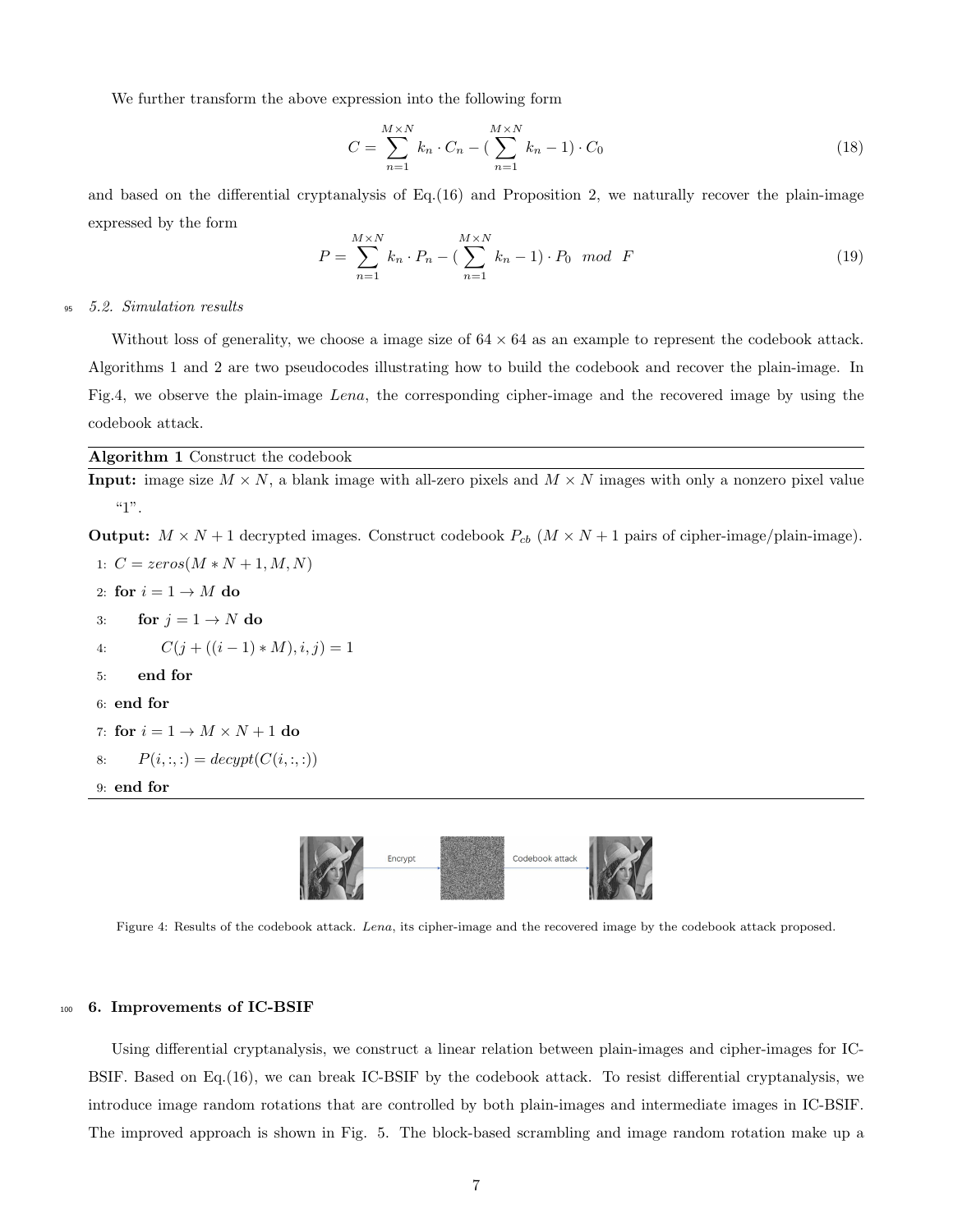Algorithm 2 Codebook attack **Input:** cipher-image C, the grayscale F, and codebook  $P_{cb}$ Output: plain-image P 1:  $tmpImg = zeros(M, N)$ 2:  $num = 0$ 3: for  $i = 1 \rightarrow M$  do 4: for  $j = 1 \rightarrow N$  do 5: if  $C(i, j) = 0$  then 6:  $tmpImg = tmpImg + C(i, j) * (P_{cb}((i - 1) * M + j, :, :))$ 7:  $num = num + C(i, j);$ 8: end if 9: end for 10: end for 11:  $P = mod (tmpImg - (num - 1) * P_{cb}(M * N + 1, :, :, F))$ 

<sup>105</sup> group. In this group the scrambling and rotation operations have been alternately carried out four times. Then all modules including image normalization and image filtering are executed sequentially m rounds,  $m \geq 3$ .

In the original algorithm, the image rotation is a regular rotation, i.e, 90 degrees clockwise. Through four times of rotation, the image is a return to original state. Here we propose image rotation controlled by a random index  $(\alpha_1, \alpha_2, \alpha_3, \alpha_4)$ . The angle of rotation of the *i*th time is equal to  $(\alpha_i - \alpha_{i-1}) \times 90$  degrees, where  $\alpha_0 = 0$ . Rotate <sup>110</sup> the image clockwise if the angle of rotation is greater than zero; otherwise, rotate counterclockwise. For example,  $(\alpha_1, \alpha_2, \alpha_3, \alpha_4) = (2, 4, 3, 1)$ . For the first rotation, the image is rotated by 180 degrees clockwise; for the third time, rotate 90 degrees counterclockwise. The random index is related to the plain-image P, intermediate images  $C^{(i)}$ ,  $i =$ 1, 2, ..., m − 1 and the subkey  $k^{(i)}$ . We calculate the sum of pixel value of  $C^{(i)}$ , and take  $(k^{(i)} \oplus 2^{\beta} \times sum(C^{(i-1)}))/2^{32}$ as the initial value of logistic map  $x_0$ ,  $i = 1, 2, ..., m$ ,  $C^{(0)} = P$ ,  $\beta \in \mathbb{N}$  is set according to the size of images, here <sup>115</sup> β = 0. A chaotic sequence is produced by the form  $x_{n+1} = 4.0 \times x_n \times (1 - x_n)$ , and by taking a segment with  $n = 101, 102, 103, 104$ , and sorting the four variables a random index  $(\alpha_1, \alpha_2, \alpha_3, \alpha_4)$  is generated.

In Figs. 6 and 7, we present the simulation results of the improved algorithm by using differential analysis. Same as in Fig.3, we encrypt four plain-images,  $P_{lena}$ ,  $P_{baboon}$ ,  $P_{zero}$  and  $\Delta P = (P_{lena} + P_{baboon} - P_{zero})$  mod F by using the improved algorithm, and obtain the corresponding cipher-images  $C_{lean}$ ,  $C_{baboon}$ ,  $C_{zero}$  and  $C_{\Delta P}$ , respectively. <sup>120</sup> We calculate the differential image  $\Delta C = (C_{lena} + C_{baboon} - C_{zero}) \mod F$ , and  $\Delta C' = \Delta C - C_{\Delta P} \mod F$ , which are shown in Fig. 6. We observe that  $\Delta C \neq C_{\Delta P}$  and  $\Delta C'$  illustrates random characteristic well. Compared with the original algorithm, the improved approach resist the differential cryptanalysis of Eq.(16). Because the image rotation controlled by a random index is introduced, the efficiency of the improved algorithm decreases about  $20\%$ for four-round encryption  $(m = 4)$  and increases about 20% for three-round encryption  $(m = 3)$ .

<sup>125</sup> Let's see the differential results for three-round encryption. Encrypt two images, lena and a changed lena with the last two pixels exchanged, and compute the differentials of cipher-images,  $\Delta C^{(i)} = C_{Lena}^{(i)} - C_{changed}^{(i)}$  mod F,  $i = 1, 2, 3$ , shown in Fig. 7. The results demonstrate that the randomness of differential images increases while the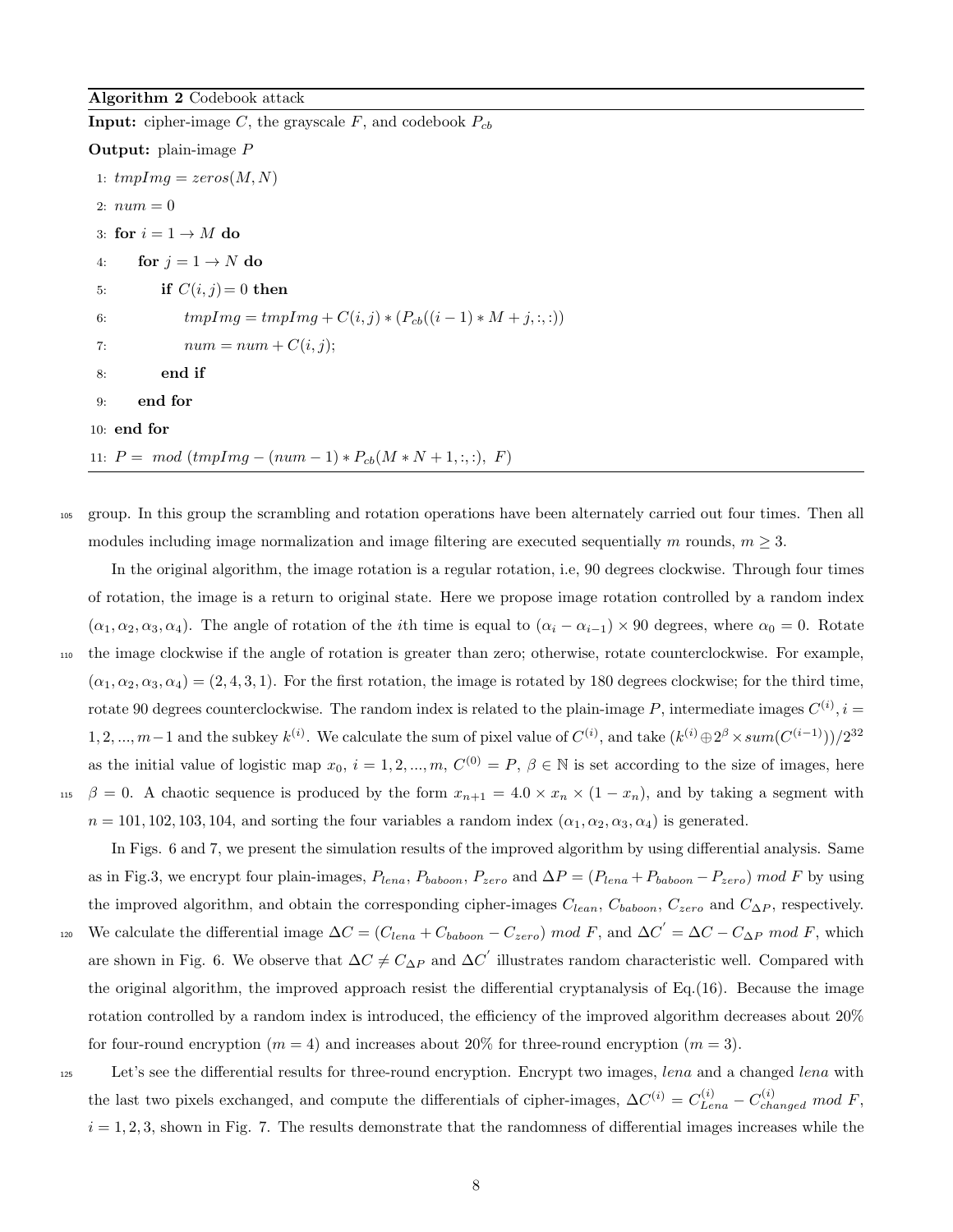number of encryption rounds increases and the improved system has a good randomness with  $m \geq 3$ .

We continue to do statistical test by National Institute of Standards an Technology (NIST) SP800-22 Statistical 130 Test Suite [\[28,](#page-11-4) [15\]](#page-10-13). The significance level  $\alpha$  is set as 0.01 and the number of binary sequences s is set as 120. We choose 120 images from BOWS-2 image database and encrypt them by the improved algorithm. The cipher-images obtained are then decomposed into binary sequences. All the images are of size  $512 \times 512$ , thus the length of a binary sequence is  $512 \times 512 \times 8 = 2097152$ . The results show that 120 cipher-images encrypted by the improved algorithm can pass all the 15 sub-tests.

135 We also check the randomness of differential cipher-images. Same as in Sect.4.2, we encrypt the three plainimages using the improved algorithm, and obtain cipher-image  $\Delta C$  and the differential image  $\Delta C'$ . Then, we compute the differential image  $\Delta C'' = \Delta C' - \Delta C \mod F$ . The test results show that the differential cipher-image  $\Delta C^{''}$  of the improved algorithm can pass all the 15 sub-tests, whereas  $\Delta C^{''}$  of IC-BSIF does not due to  $\Delta C^{'} = \Delta C$ . This demonstrates that the improved approach can resist the differential cryptanalysis proposed by us.



Figure 5: The encryption process of the improved algorithm



Figure 6: Differential analysis of the improved algorithm for  $P_{lena}$ ,  $P_{baboon}$ ,  $P_{zero}$  and  $\Delta P = (P_{lena} + P_{baboon} - P_{zero})$  mod F. (a)  $C_{\Delta P}$ . (b) $\Delta C$ . (c)  $\Delta C' = \Delta C - C_{\Delta P} \mod F$ .



Figure 7: Differential analysis of the improved algorithm for lena (a) and the changed lena (b) with the last two pixels exchanged. (b)-(d) The differential cipher-images of lena and the changed lena from 1 to 3 encryption rounds.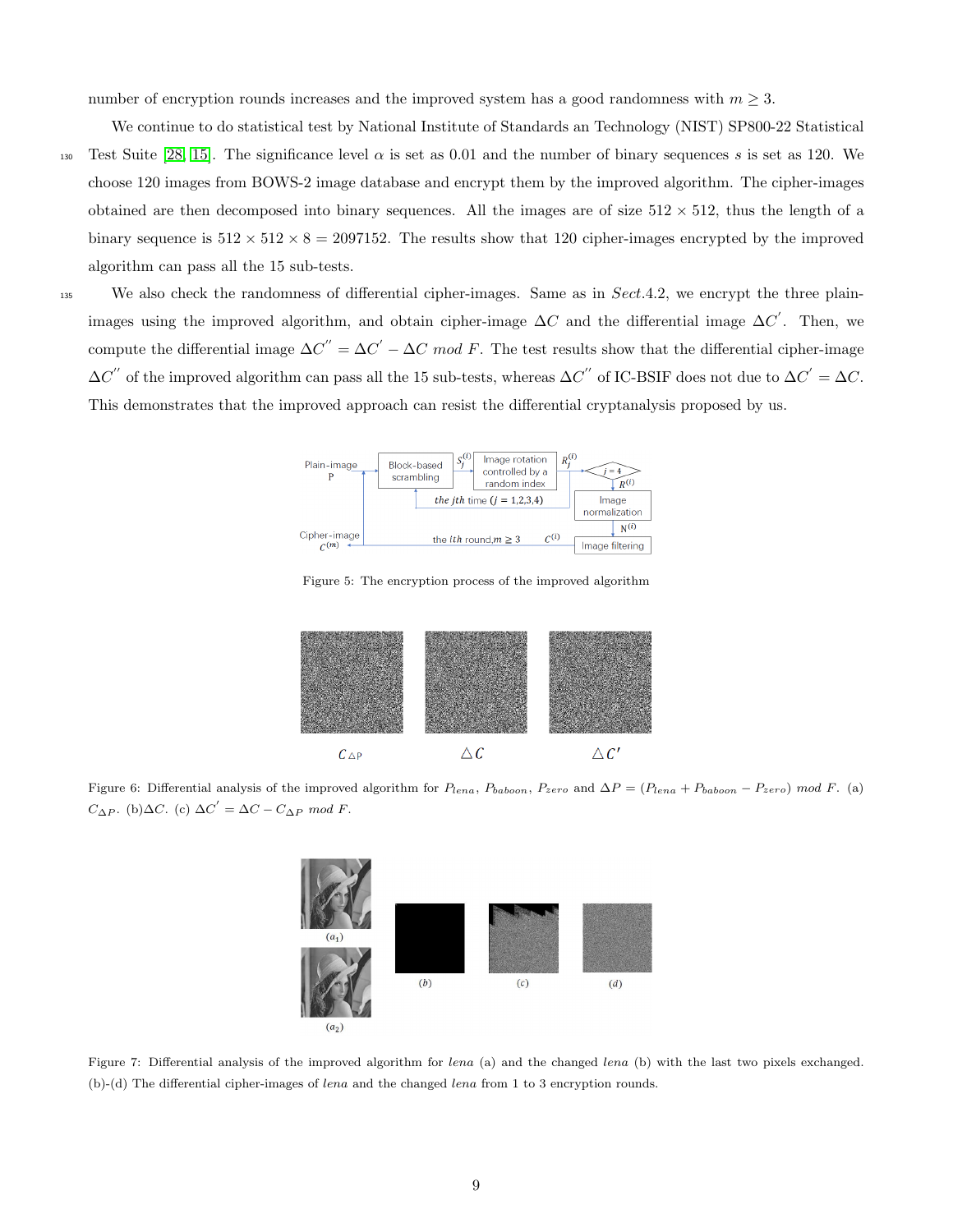# <sup>140</sup> 7. Conclusion

This paper analyzes an image encryption algorithm using block-based scrambling and image filtering. We construct a linear relation between plain-images and cipher-images by differential cryptanalysis, although the encryption process is complex and nonlinear. Based on the linear relation, we build a codebook that contains  $(M \times N + 1)$ pairs of plain-images and cipher-images, where  $M \times N$  is the size of images. The proposed differential cryptanalysis <sup>145</sup> and the codebook attack can be applied in analyzing a medical image encryption algorithm [\[19\]](#page-10-14). Enhancing the security of image encryption algorithms has been a challenge and we hope our analysis method will promote the research of image encryption to some extent.

References

#### <span id="page-9-2"></span>References

- <span id="page-9-1"></span><sup>150</sup> [1] A. A. A. El-Latif, L. Li, X. Niu, A new image encryption scheme based on cyclic elliptic curve and chaotic system, Multimedia Tools & Applications 70 (2014) 1559–1584.
	- [2] C. Adams, S. Tavares, The structured design of cryptographically good s-boxes, Journal of Cryptology 3 (1990) 27–41.
- <span id="page-9-5"></span><span id="page-9-4"></span>[3] J. Ahmad, M. A. Khan, S. O. Hwang, J. S. Khan, A compression sensing and noise-tolerant image encryption <sup>155</sup> scheme based on chaotic maps and orthogonal matrices, Neural Computing & Applications 28 (2016) 1–15.
	- [4] S. Amina, F. K. Mohamed, An efficient and secure chaotic cipher algorithm for image content preservation, Communications in Nonlinear Science & Numerical Simulation 60 (2017) 12–32.
	- [5] A. Belazi, A. A. A. El-Latif, S. Belghith, A novel image encryption scheme based on substitution-permutation network and chaos, Signal Processing 128 (2016) 155–170.
- <span id="page-9-10"></span><span id="page-9-3"></span><span id="page-9-0"></span><sup>160</sup> [6] J. Katz, Y. Lindell, Introduction to Modern Cryptography, 2007.
	- [7] L. Chen, B. Ma, X. Zhao, S. Wang, Differential cryptanalysis of a novel image encryption algorithm based on chaos and line map, Nonlinear Dynamics 87 (2016) 1–11.
	- [8] X. Chen, C. J. Hu, Adaptive medical image encryption algorithm based on multiple chaotic mapping, Saudi Journal of Biological Sciences 24 (2017) 1821–1827.
- <span id="page-9-8"></span><span id="page-9-7"></span><span id="page-9-6"></span><sup>165</sup> [9] C. Cao, K. Sun, W. Liu, A novel bit-level image encryption algorithm based on 2d-licm hyperchaotic map, Signal Processing 143 (2017) 122–133.
	- [10] J. Chen, Z. L. Zhu, L. B. Zhang, Y. Zhang, B. Q. Yang, Exploiting self-adaptive permutationdiffusion and dna random encoding for secure and efficient image encryption, Signal Processing 142 (2018) 340–353.
- <span id="page-9-9"></span>[11] L. Chen, S. Wang, Differential cryptanalysis of a medical image cryptosystem with multiple rounds, Pergamon 170 Press, Inc., 2015.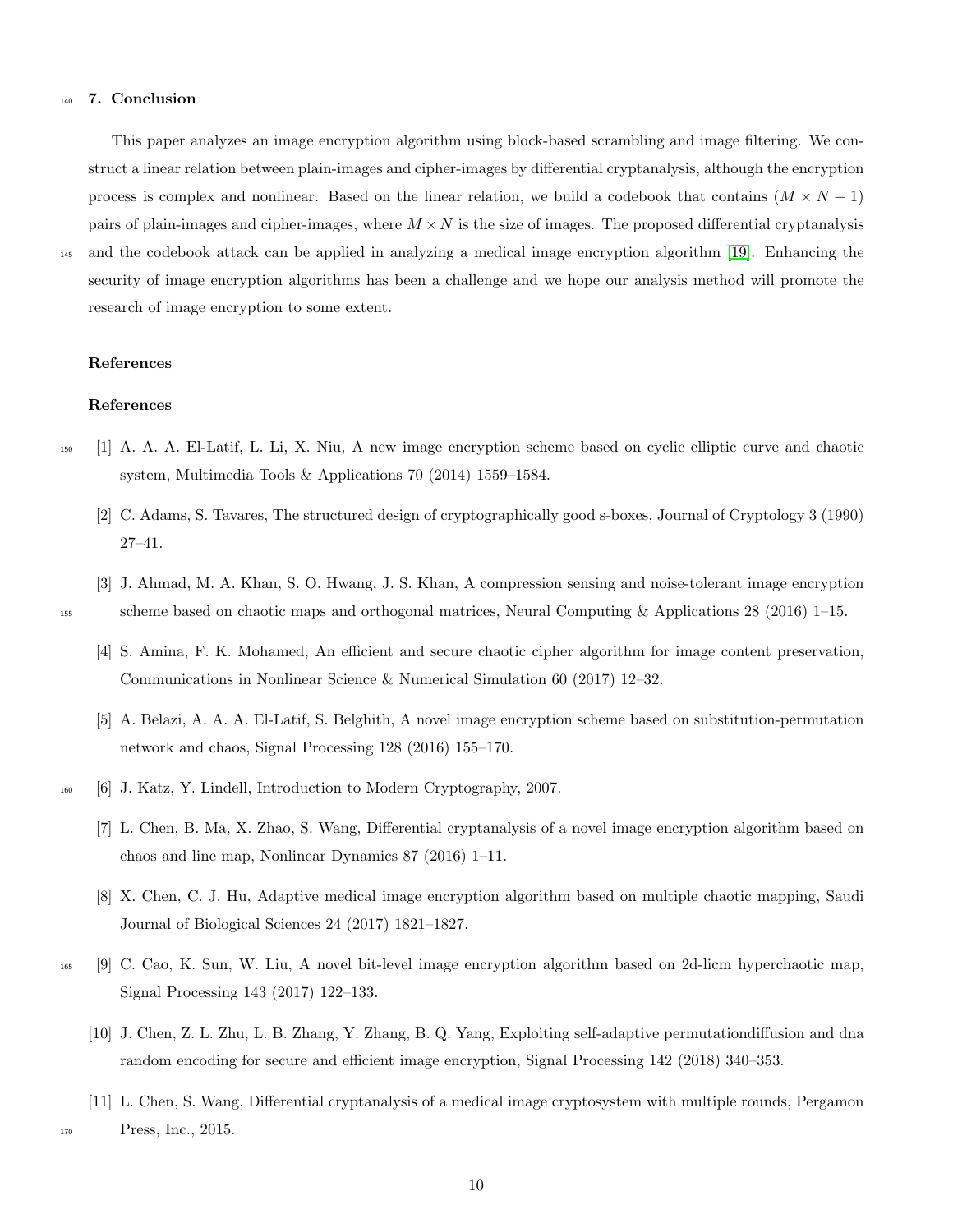- <span id="page-10-8"></span>[12] C. Cao, K. Sun, W. Liu, A novel bit-level image encryption algorithm based on 2d-licm hyperchaotic map, Signal Processing 143 (2017) 122–123.
- <span id="page-10-4"></span>[13] J. Fridrich, Image encryption based on chaotic maps, in: IEEE International Conference on Systems, Man, and Cybernetics, 1997. Computational Cybernetics and Simulation, 1997, pp. 1105–1110 vol.2.
- <span id="page-10-13"></span><span id="page-10-11"></span><sup>175</sup> [14] C. Fu, W. H. Meng, Y. F. Zhan, Z. L. Zhu, F. C. Lau, C. K. Tse, H. F. Ma, An efficient and secure medical image protection scheme based on chaotic maps., Computers in Biology & Medicine 43 (2013) 1000–1010.
	- [15] P. Fabio, R. Riccardo, S. Gianluca, On statistical tests for randomness included in the nist sp800-22 test suite and based on the binomial distribution, IEEE Transactions on Information Forensics & Security 7 (2012) 491–505.
- <span id="page-10-0"></span><sup>180</sup> [16] X. Ge, B. Lu, F. Liu, X. Luo, Cryptanalyzing an image encryption algorithm with compound chaotic stream cipher based on perturbation, Nonlinear Dynamics 90 (2017) 1–10.
	- [17] X. Huang, Image encryption algorithm using chaotic chebyshev generator, Nonlinear Dynamics 67 (2012) 2411–2417.
- <span id="page-10-14"></span><span id="page-10-12"></span>[18] Z. Hua, Y. Zhou, Design of image cipher using block-based scrambling and image filtering, Elsevier Science 185 Inc., 2017.
	- [19] Z. Hua, S. Yi, Y. Zhou, Medical image encryption using high-speed scrambling and pixel adaptive diffusion, Signal Processing 144 (2017) 134–144.
	- [20] W. Y. Ji, H. Kim, An image encryption scheme with a pseudorandom permutation based on chaotic maps, Communications in Nonlinear Science & Numerical Simulation 15 (2010) 3998–4006.
- <span id="page-10-7"></span><span id="page-10-5"></span><span id="page-10-2"></span><sup>190</sup> [21] M. Khan, A novel image encryption scheme based on multiple chaotic s-boxes, Nonlinear Dynamics 82 (2015) 527–533.
	- [22] Y. Li, C. Wang, H. Chen, A hyper-chaos-based image encryption algorithm using pixel-level permutation and bit-level permutation, Optics & Lasers in Engineering 90 (2017) 238–246.
- <span id="page-10-10"></span><span id="page-10-9"></span>[23] S. Li, C. Li, G. Chen, N. G. Bourbakis, K. T. Lo, A general quantitative cryptanalysis of permutation-only <sup>195</sup> multimedia ciphers against plaintext attacks, Signal Processing Image Communication 23 (2008) 212–223.
	- [24] C. Li, Y. Liu, T. Xie, M. Z. Q. Chen, Breaking a novel image encryption scheme based on improved hyperchaotic sequences, Nonlinear Dynamics 73 (2013) 2083–2089.
	- [25] R. Matthews, On the derivation of a chaotic encryption algorithm, Cryptologia 8 (1989) 29–41.
- <span id="page-10-6"></span><span id="page-10-3"></span><span id="page-10-1"></span>[26] N. K. Pareek, V. Patidar, K. K. Sud, Image encryption using chaotic logistic map, Image & Vision Computing <sup>200</sup> 24 (2006) 926–934.
	- [27] P. Ping, F. Xu, Y. Mao, Z. Wang, Designing permutation-substitution image encryption networks with henon map, Neurocomputing 283 (2018) 53–63.